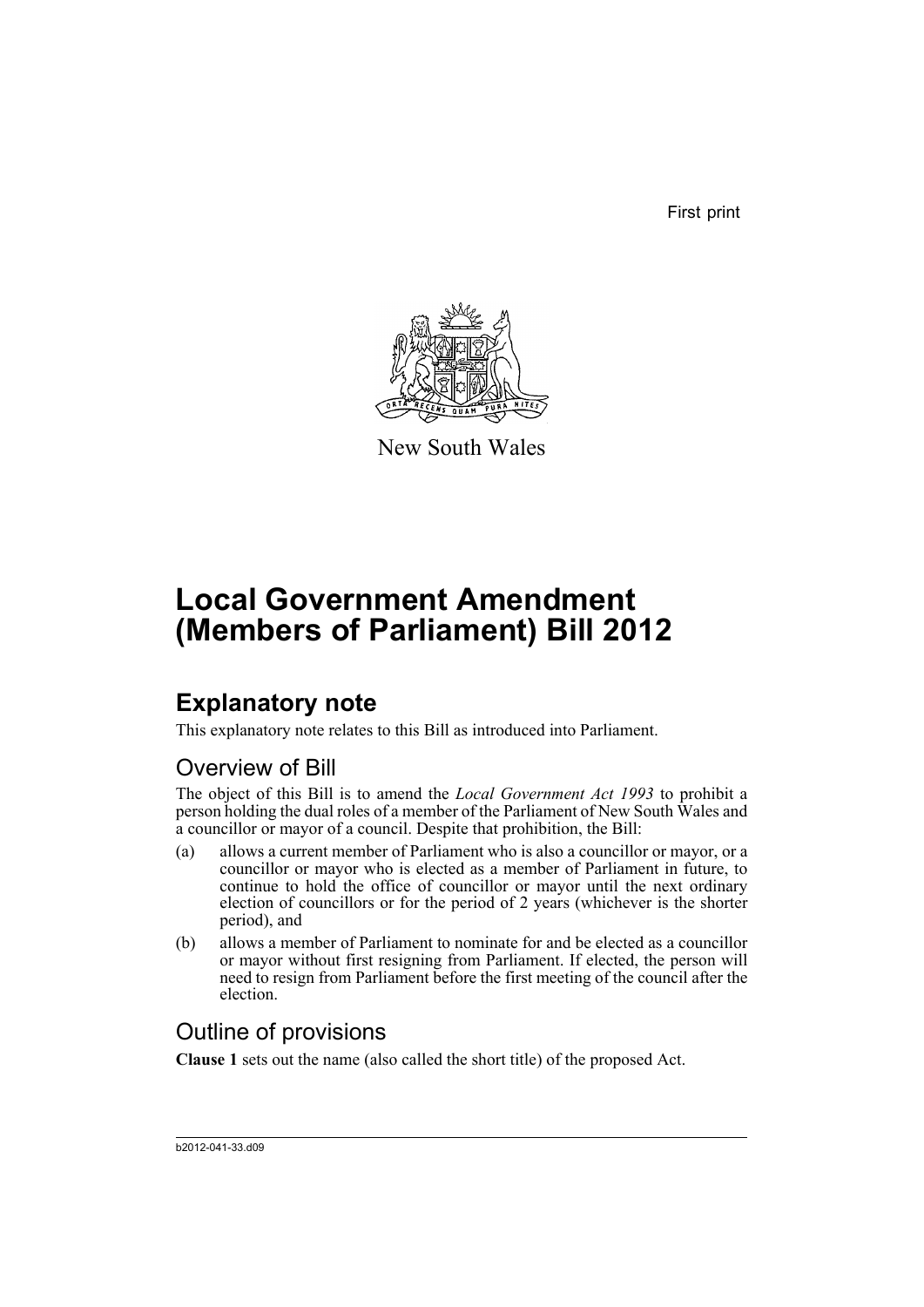Local Government Amendment (Members of Parliament) Bill 2012

Explanatory note

**Clause 2** provides for the commencement of the proposed Act on the date of assent to the proposed Act.

#### **Schedule 1 Amendment of Local Government Act 1993 No 30**

**Schedule 1 [1] and [2]** give effect to the object of this Bill as set out in the Overview.

**Schedule 1 [3]** authorises the making of regulations of a savings or transitional nature consequent on the enactment of this Bill.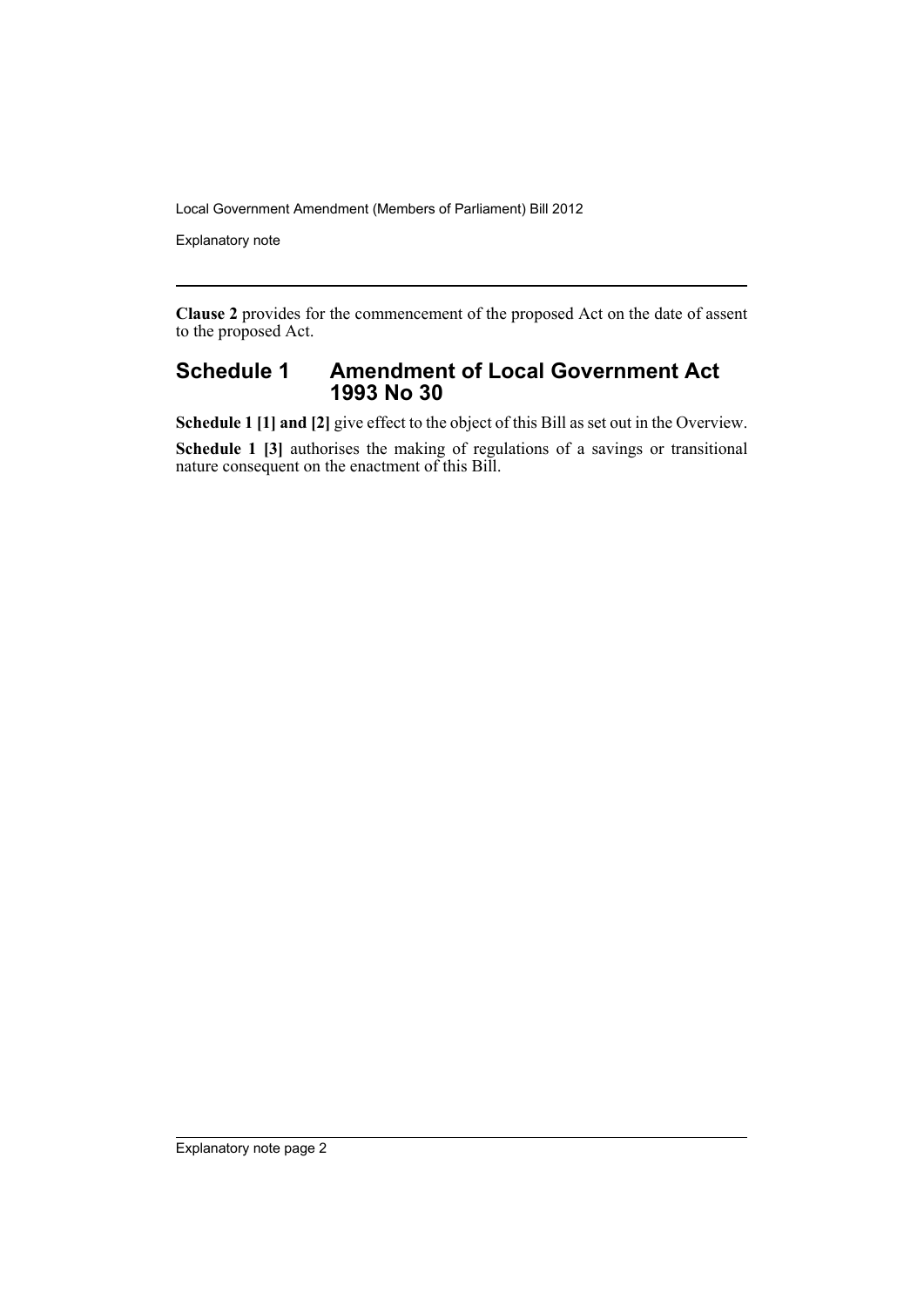First print



New South Wales

# **Local Government Amendment (Members of Parliament) Bill 2012**

### **Contents**

|                                                         | Page |
|---------------------------------------------------------|------|
| Name of Act                                             |      |
| 2 Commencement                                          |      |
| Schedule 1 Amendment of Local Government Act 1993 No 30 | 3    |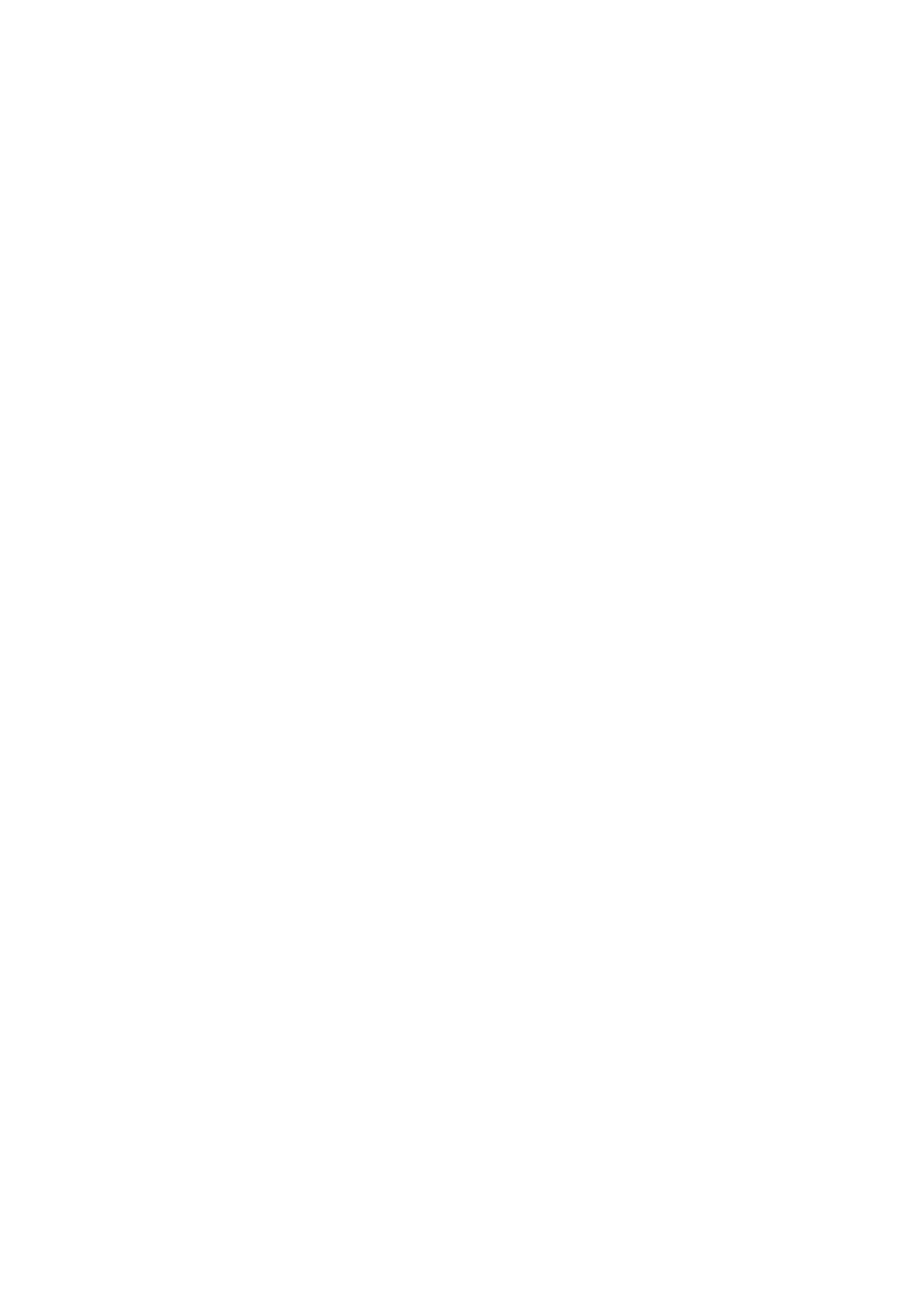

New South Wales

## **Local Government Amendment (Members of Parliament) Bill 2012**

No , 2012

#### **A Bill for**

An Act to amend the *Local Government Act 1993* to prevent a member of Parliament from also holding office as a councillor or mayor.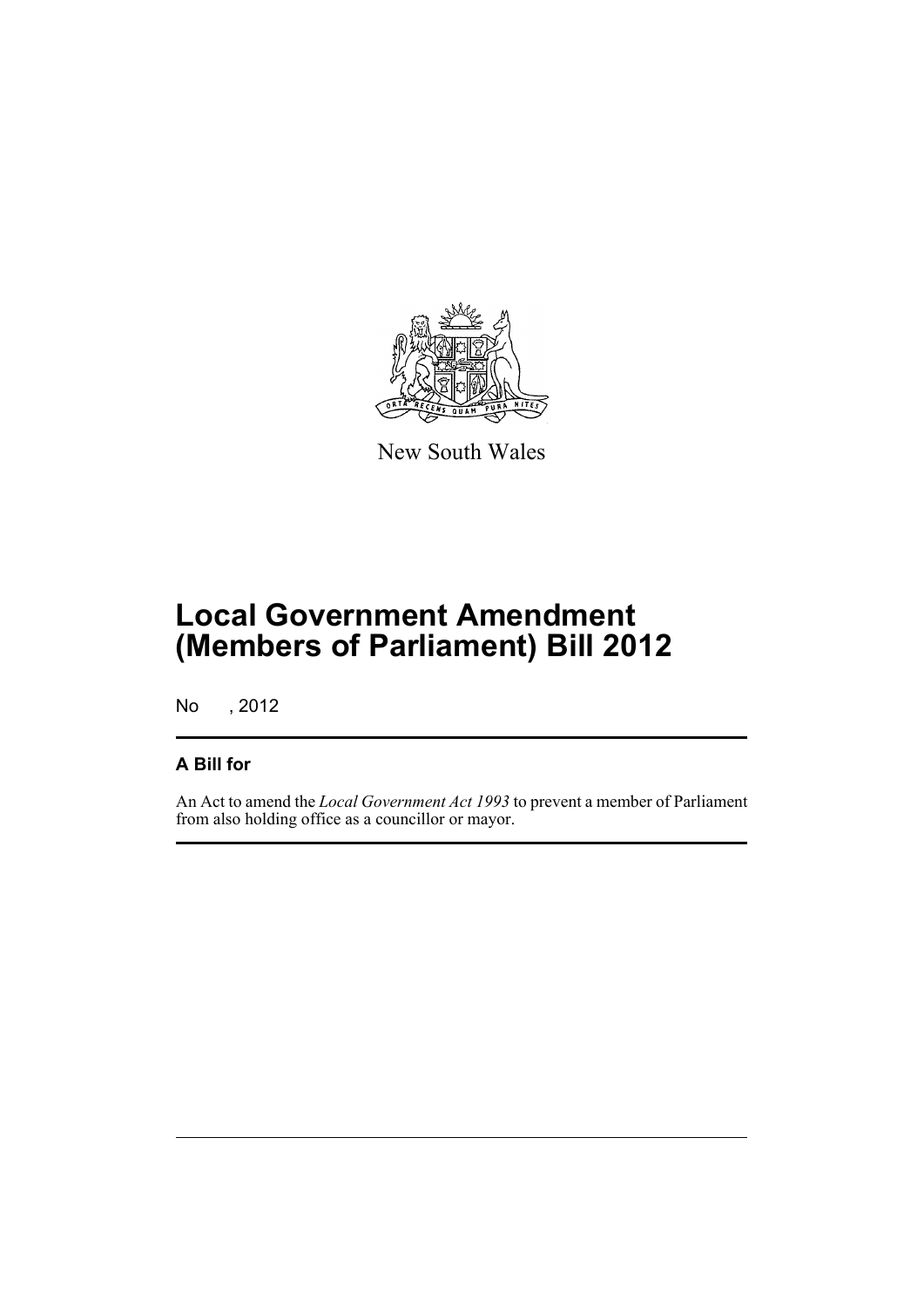<span id="page-5-1"></span><span id="page-5-0"></span>

| The Legislature of New South Wales enacts:            |                                                                                        |        |  |
|-------------------------------------------------------|----------------------------------------------------------------------------------------|--------|--|
| 1                                                     | Name of Act                                                                            |        |  |
|                                                       | This Act is the <i>Local Government Amendment (Members of</i><br>Parliament) Act 2012. | 3<br>4 |  |
|                                                       | Commencement                                                                           | 5      |  |
| This Act commences on the date of assent to this Act. |                                                                                        |        |  |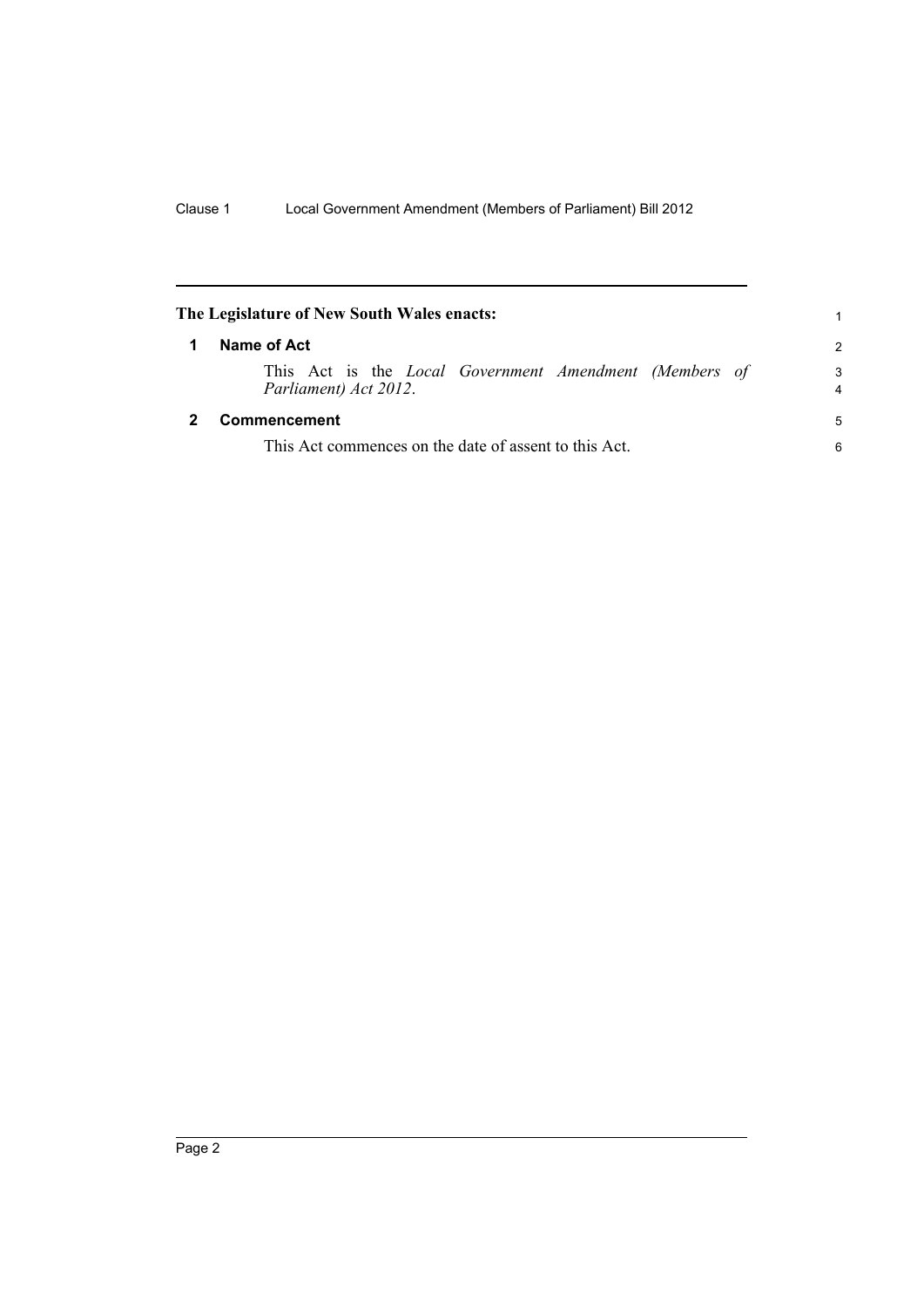Local Government Amendment (Members of Parliament) Bill 2012

Amendment of Local Government Act 1993 No 30 Schedule 1

<span id="page-6-0"></span>

|       | <b>Schedule 1</b>               |                    | <b>Amendment of Local Government Act</b><br>1993 No 30                                                                                                                                                                                                                                                             | $\mathbf{1}$<br>$\overline{2}$ |  |
|-------|---------------------------------|--------------------|--------------------------------------------------------------------------------------------------------------------------------------------------------------------------------------------------------------------------------------------------------------------------------------------------------------------|--------------------------------|--|
| [1]   |                                 |                    | Section 275 Who is disqualified from holding civic office?                                                                                                                                                                                                                                                         | 3                              |  |
|       |                                 |                    | Insert after section $275(1)(a)$ :                                                                                                                                                                                                                                                                                 | 4                              |  |
|       |                                 | $\left( a1\right)$ | while a member of the Parliament of New South Wales,<br>except as provided by subsections $(5)$ and $(7)$ , or                                                                                                                                                                                                     | $\mathbf 5$<br>6               |  |
| $[2]$ | Section 275 (5)-(7)             |                    |                                                                                                                                                                                                                                                                                                                    | $\overline{7}$                 |  |
|       | Insert after section $275(4)$ : |                    |                                                                                                                                                                                                                                                                                                                    |                                |  |
|       | (5)                             | If:                |                                                                                                                                                                                                                                                                                                                    | 9                              |  |
|       |                                 | (a)                | on the commencement of this subsection, a member of the<br>Parliament of New South Wales is a councillor or mayor,<br><sub>or</sub>                                                                                                                                                                                | 10<br>11<br>12                 |  |
|       |                                 | (b)                | after the commencement of this subsection, a councillor or<br>mayor becomes a member of the Parliament of New South<br>Wales,                                                                                                                                                                                      | 13<br>14<br>15                 |  |
|       |                                 |                    | the person is not disqualified from holding civic office because of<br>subsection $(1)$ $(1)$ for the balance of the person's term of office<br>as a councillor or for the period of 2 years (whichever is the<br>shorter period).                                                                                 | 16<br>17<br>18<br>19           |  |
|       | (6)                             |                    | Subsection (5) does not apply where a councillor or mayor<br>becomes a member of the Parliament of New South Wales after<br>the commencement of that subsection and within 12 months after<br>last ceasing to be a member of that Parliament.                                                                      | 20<br>21<br>22<br>23           |  |
|       | (7)                             |                    | Despite anything to the contrary in this Chapter, a member of the<br>Parliament of New South Wales is not disqualified because of<br>subsection (1) (a1) from being nominated for election or being<br>elected to a civic office. If elected, the person is disqualified from<br>holding that civic office unless: | 24<br>25<br>26<br>27<br>28     |  |
|       |                                 | (a)                | the person has ceased to be a member of that Parliament<br>before the first meeting of the council concerned after the<br>election, or                                                                                                                                                                             | 29<br>30<br>31                 |  |
|       |                                 | (b)                | it is an election as mayor by the councillors during the<br>period that the person is not disqualified by the operation<br>of subsection $(5)$ .                                                                                                                                                                   | 32<br>33<br>34                 |  |